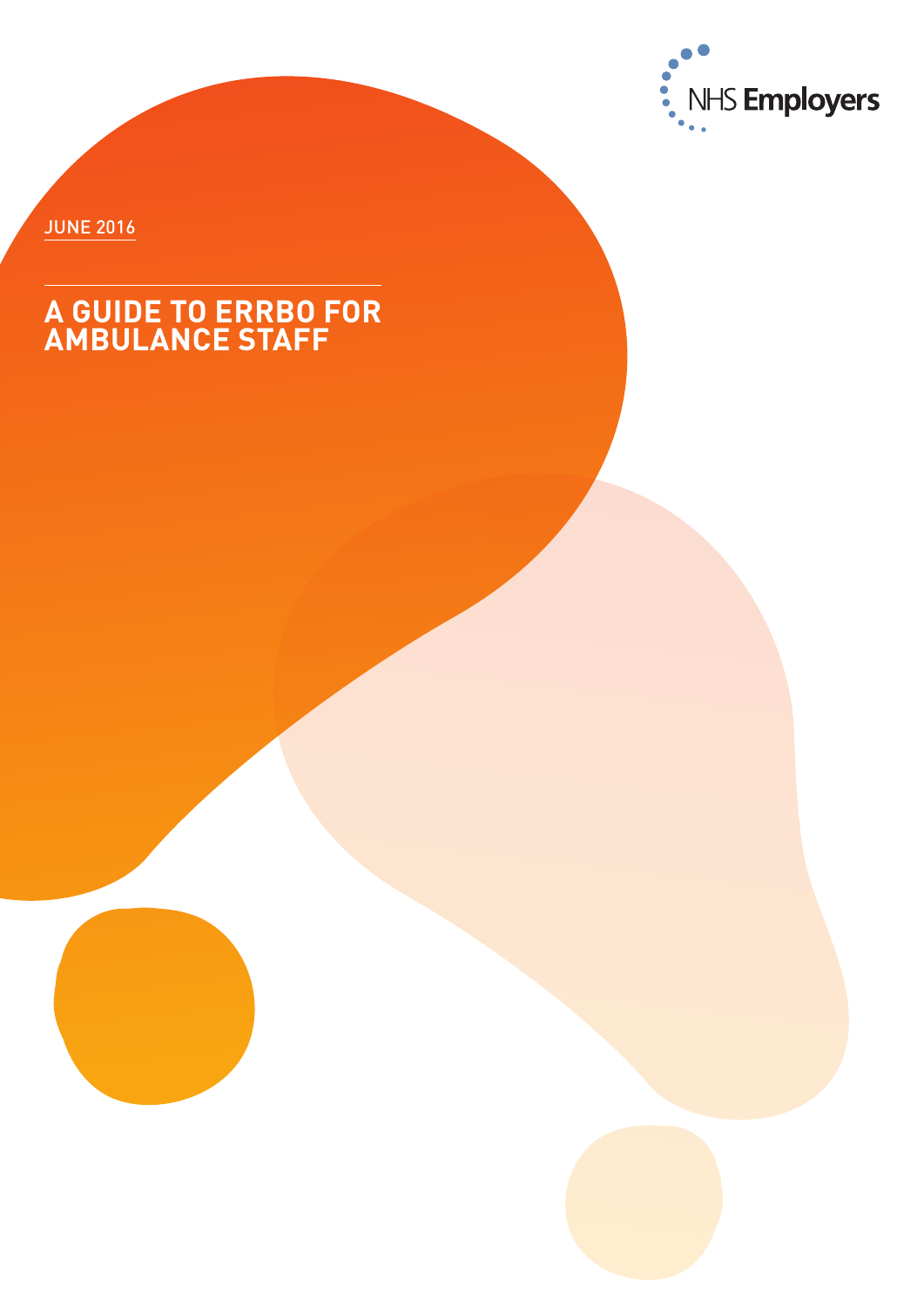### **Foreword**

The National Ambulance Strategic Partnership Forum (NASPF) brings together employers and trade unions to look at workforce issues. Improving the health and wellbeing of ambulance staff is at the top of our agenda. Sadly, there is no silver bullet to reduce the pressure on ambulance staff. We need to look at different ways to ensure our employees are safe and that we promote good health. We also need to recognise that the planned increases to the retirement age of ambulance staff will create challenges for employers. The planning necessary to address this should begin without delay.

This was recognised by the government in their 2015/16 pay offer to ambulance staff. The Secretary of State for Health set out an arrangement whereby the early retirement reduction buy out (ERRBO) scheme could be taken by ambulance staff and their employer would share the payments on a 50:50 basis.

The NASPF has worked in partnership to produce this guide to help you decide whether the scheme will benefit you in future career choices. We are not going to stop here. The NASPF will continue to look at and plan ways to better manage the pressure on ambulance staff, improve the experience of working for ambulance services and ensure a greater level of engagement.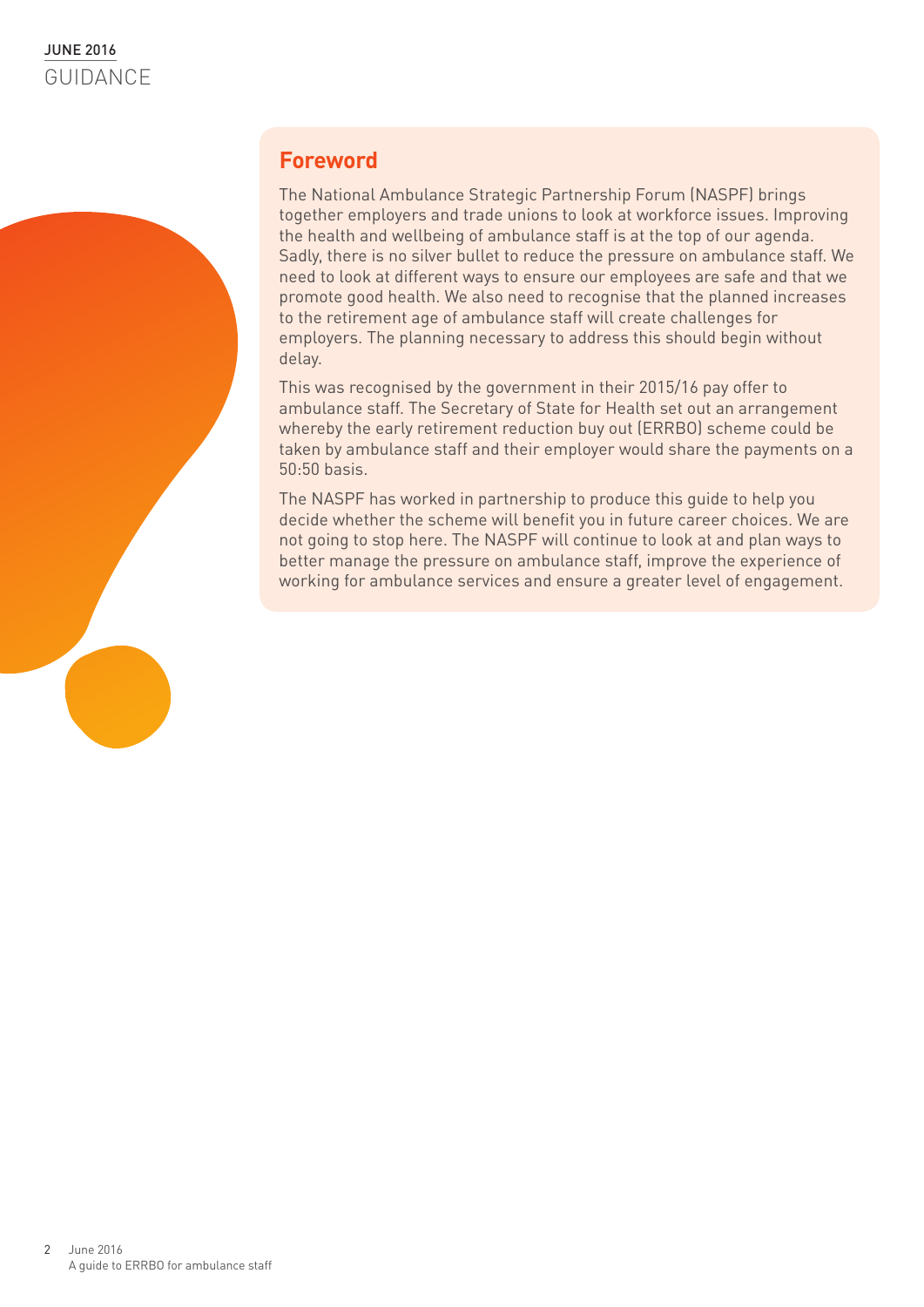### **contents**

| <b>Introduction</b>                                                  | 4  |
|----------------------------------------------------------------------|----|
| <b>Background and context</b>                                        | 4  |
| <b>What is an ERRBO agreement?</b>                                   | 4  |
| Cost-sharing arrangements for ambulance service employees            | 5  |
| <b>Considerations for individuals thinking about taking an ERRBO</b> | 5  |
| <b>Application process and timescales</b>                            | 7  |
| <b>Appeals process</b>                                               | 8  |
| <b>Frequently asked questions</b>                                    | 8  |
| <b>Further information</b>                                           | 11 |
|                                                                      |    |

### **Useful terms**

NPA – normal pension age SPA – state pension age ERRBO – early retirement reduction buy out Scheme year – 1 April to 31 March

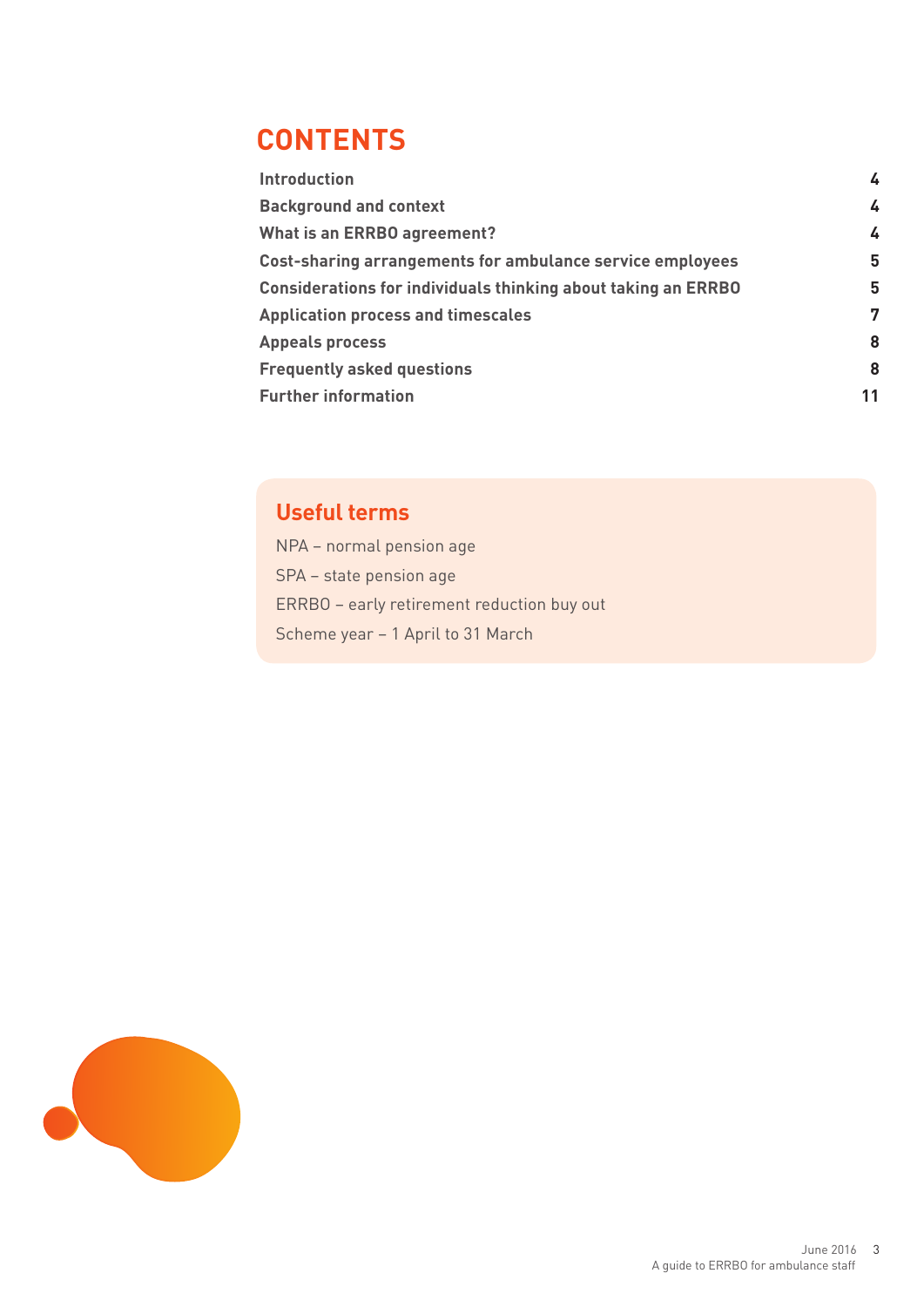### **Introduction**

This guide has been developed by NHS Employers with support from NHS Pensions, in partnership with the national ambulance trade unions and ambulance service employers. The guide provides an overview of the early retirement reduction buy out (ERRBO) arrangement that is available to ambulance service employees who are members of the 2015 NHS Pension Scheme. An ERRBO agreement allows members of the 2015 Scheme to retire earlier, while maintaining the value of their pension benefits.

# **BACKGROUND AND CONTEXT**

The normal pension age (NPA) is the earliest age at which members of the NHS Pension Scheme can retire and have their pension paid without reduction for early payment. Members may choose to retire before NPA, but if they do, their pension is reduced to allow for it to be paid early and for a longer period. Currently, pensions are reduced by 5.4 per cent if retirement is one year early, by 10.4 per cent if retirement is two years early and by 15.1 per cent if retirement is three years early.

In the 1995/2008 Scheme, the NPA is either 60 or 65, but for members of the 2015 Scheme, NPA is later because it is linked to the age at which an individual can claim their state pension. The state pension age (SPA) is gradually increasing, and so an individual's SPA will depend on their gender and date of birth. However, for 70 per cent of NHS employees in the 2015 Scheme, NPA will now be between 65 and 68 years old and may rise again in line with any future increases to the SPA. A  $\Sigma$  [state pension age calculator i](https://www.gov.uk/state-pension-age)s available on the Gov. UK website to enable individuals to check their current SPA.

# **WHAT IS AN ERRBO AGREEMENT?**

In recognition of the raised NPA, the 2015 Scheme regulations include an optional feature, which allows members to pay additional contributions in order to remove, or lower, the reduction that would normally be applied to their pension on retirement before their NPA. This is known as an early retirement reduction buy out (or ERRBO) agreement. There are other options available in the 2015 Scheme to allow members to increase the value of their benefits by paying additional contributions; these are explained in a comparison document on the NHS Pension Scheme website. Members may find this document useful to explore which option is most appropriate for them.

An ERRBO agreement can be arranged to allow an employee to retire earlier with unreduced benefits, up to three years before their NPA, but no earlier than age 65. For example, a member with an NPA of 68 may buy an ERRBO agreement to remove a three year early retirement reduction, to enable them to retire at age 65 with unreduced pension benefits.

The rate of additional contributions required under the ERRBO agreement depends on the member's age at the start of the agreement and the number of years' reduction the member has chosen to buy out. ERRBO contributions are a percentage of the member's pensionable pay, ranging between 1.16 per cent and 4.86 per cent. They are paid in addition to the member's regular tiered contribution rate. Details of the ERRBO contribution rates are set out in the **ERRBO** factsheet on the NHS Pension Scheme website.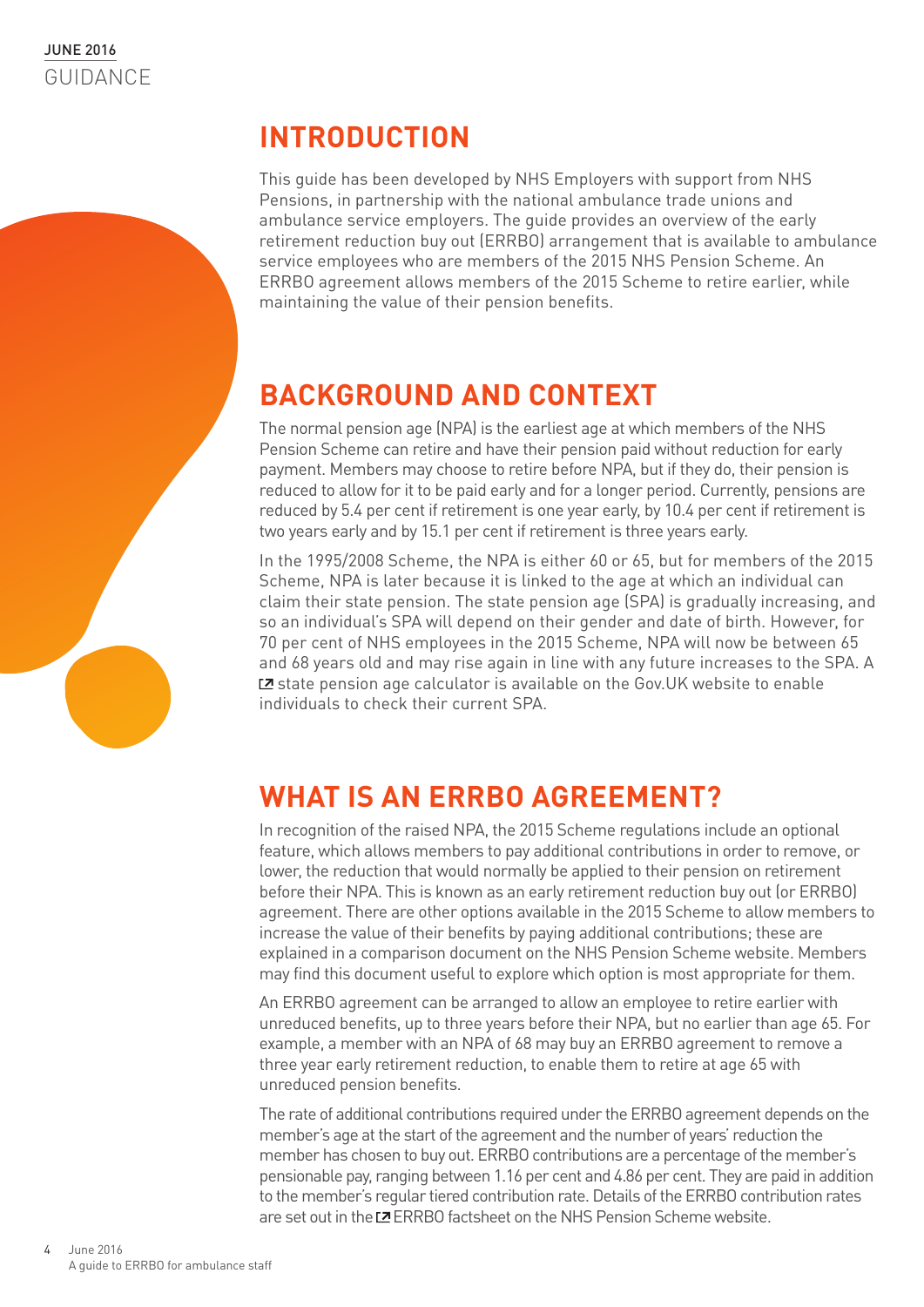Once the ERRBO agreement is in place, members must continue to pay the additional contributions until they retire, or reach their NPA if that is earlier, or decide to terminate their agreement. There is no flexibility to allow members to stop and restart the payment of contributions on a regular basis, but ERRBO agreements may be suspended on the grounds of financial hardship for up to one year. If an agreement is suspended, NHS Pensions will tell the member when they must restart payment of the additional contributions. If they do not restart, the ERRBO agreement is terminated.

Members may terminate their ERRBO agreement at any time, but once terminated, the individual is not permitted to take out another agreement in the future. If termination is after a period of less than one year, the additional contributions are refunded and the agreement is cancelled. If the period during which additional contributions have been paid is one year or more, the additional contributions paid during any part scheme year will be refunded and the buy-out period is limited to the end of the previous scheme year. Any pension benefits earned either before the ERRBO agreement started, or after it has been terminated, will be reduced if retirement is before NPA.

### **COST-SHARING ARRANGEMENTS FOR AMBULANCE SERVICE EMPLOYEES**

The national ambulance trade unions, together with ambulance service employers, has agreed an ERRBO cost-sharing arrangement for all operational ambulance staff with direct patient contact. Under the arrangement, the employee and their employer will each pay half the additional ERRBO contributions. The cost-sharing arrangement is available to staff who are employed in all variations of the following roles:

- operational roles including emergency care assistants, emergency medical technicians and paramedics
- patient transport service staff
- emergency operations control roles
- clinically qualified managers spending at least 60 per cent of their time delivering direct patient care.

## **CONSIDERATIONS FOR INDIVIDUALS THINKING ABOUT TAKING AN ERRBO**

#### **Future career changes**

The cost-sharing arrangement is only available to certain ambulance staff with direct patient contact (see above). If in the future an employee who has an ERRBO agreement takes a new role that is not included under the cost-sharing arrangement, the employee may be responsible for paying the full cost of the ERRBO from that point forward. It is important for employers to have internal procedures in place to ensure that where an employee moves to a new role, any existing ERRBO agreements are reviewed and updated as necessary.

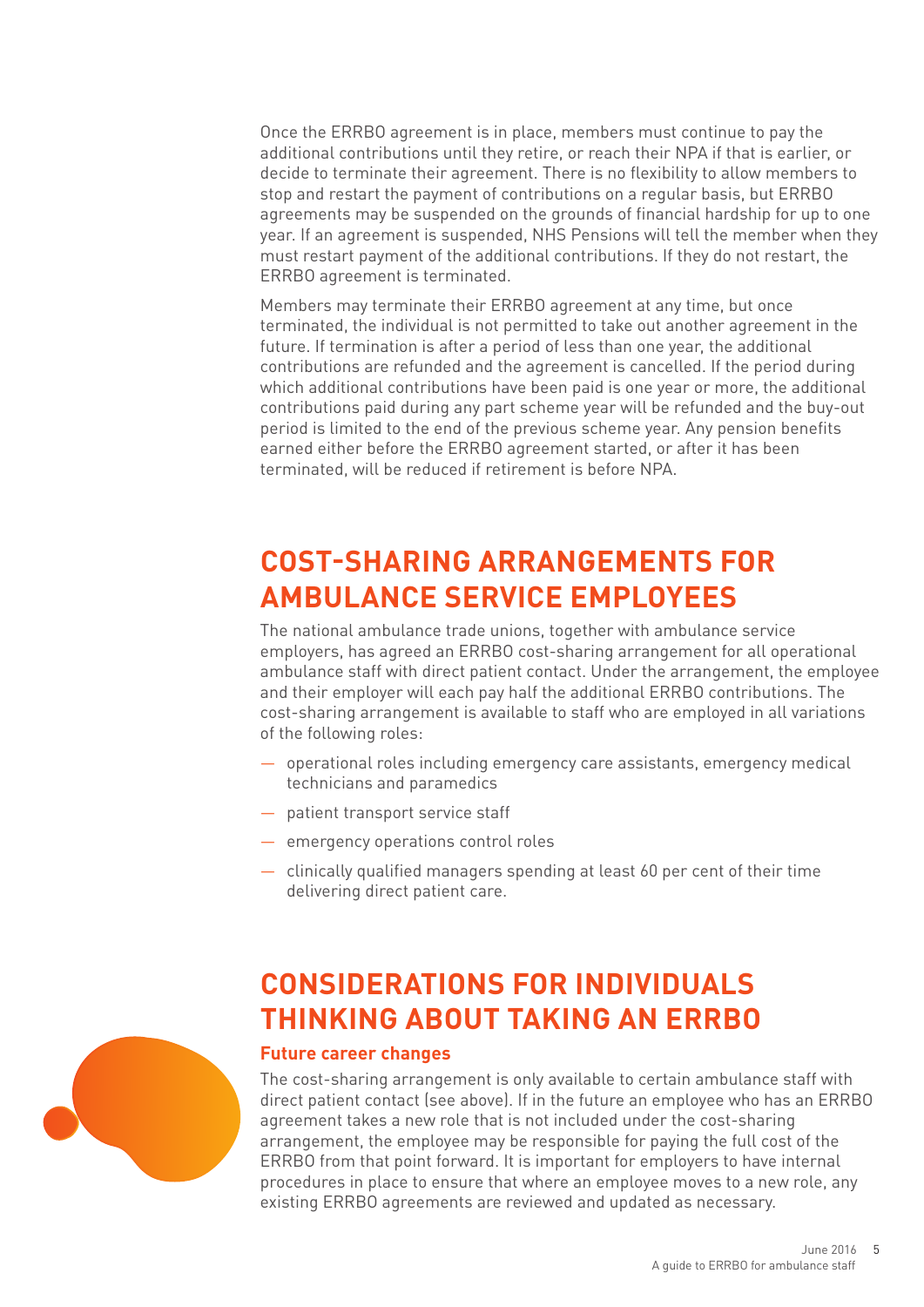#### **The ERRBO agreement may not apply to all pension benefits**

The removal of the early retirement reduction only applies to the portion of the member's benefits that are earned during the period in which the ERRBO agreement is in force. The ERRBO agreement will not cover any pension benefits earned in the 2015 Scheme before the effective date of an ERRBO, or after termination of an agreement. Neither will it apply to any deferred pension benefits under the 1995/2008 Scheme.



Scheme and joins the 2015 Scheme on 1 April 2015. After two years' membership of the 2015 Scheme, the member takes out an ERRBO agreement from 1 April 2017. The member has an NPA of age 68 and decides to buy out two years of early retirement reduction in order to retire at age 66 with unreduced benefits. This means that a different NPA is applicable to each of the three portions of their scheme membership. If the member retires at age 66, a reduction will be applied to the pension benefits earned from 1 April 2015 – 31 March 2017. The impact of this is that the early retirement reduction in the 2015 Scheme is not completely removed, but is instead reduced overall.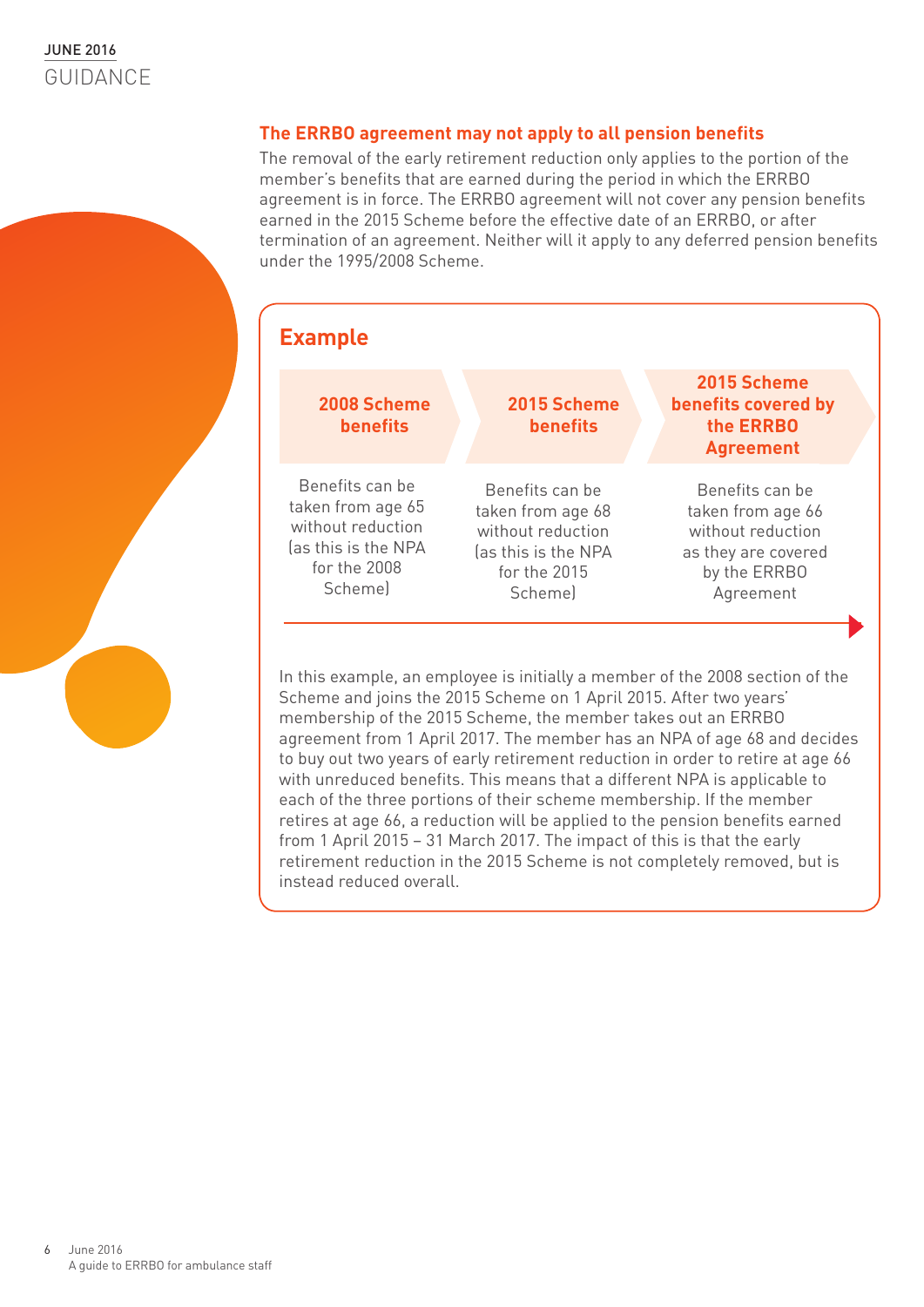## **THE APPLICATION PROCESS AND TIMESCALES**

Members have a limited period at the beginning of each scheme year in which to make a formal expression of interest in taking out an ERRBO agreement. The main window for receipt of the expression of interest is between 1 April and 30 June each year. If it is received by NHS Pensions within this three month period, the ERRBO agreement will normally start from the beginning of that same scheme year. Any arrears of contributions in respect of the period between the start of the scheme year and the agreement being accepted must be paid.

Employees who join the 2015 Scheme part way through a scheme year (for example, new starters or existing employees who have tapered protection) must make their expression of interest within three months of the date on which they joined the 2015 Scheme. If it is received by NHS Pensions within that period, the ERRBO agreement will normally begin from the date of joining the 2015 Scheme. Any arrears of contributions in respect of the period between the date of joining and the agreement being accepted must be paid.

If an expression of interest is received by NHS Pensions outside the relevant three month period, the ERRBO agreement will be effective from the beginning of the next scheme year.

A summary of the application process:

- **Step 1**  The employee should read this guide along with the [ERRBO](http://www.nhsbsa.nhs.uk/Documents/Pensions/ERRBO_factsheet-20160309-%28V6%29.pdf)  [factsheet.](http://www.nhsbsa.nhs.uk/Documents/Pensions/ERRBO_factsheet-20160309-%28V6%29.pdf)
- $-$  **Step 2** The employee will need to complete the L<sup>2</sup> [expression of interest form](http://www.nhsbsa.nhs.uk/Documents/Pensions/Added_benefits-ERRBO1-20150818-%28V4%29.pdf) and return it to NHS Pensions before the end of the relevant three month period.
- **Step 3**  NHS Pensions will write to the employee to confirm whether they are eligible for an ERRBO agreement and provide the cost of the available options.
- **Step 4**  If the employee wants to go ahead, they must complete the first part of the  $\mathbb Z$  [application for agreement](http://www.nhsbsa.nhs.uk/Documents/Pensions/Added_Benefits-ERRBO3-20150818-%28V2%29.pdf), with details of the chosen option. The completed form must be received by their employer no later than one month from the date of the option letter at step 3.
- $-$  **Step 5** The employer must complete the second part of the  $\mathbb{Z}$  application for [agreement](http://www.nhsbsa.nhs.uk/Documents/Pensions/Added_Benefits-ERRBO3-20150818-%28V2%29.pdf) as soon as possible and send the completed form to NHS Pensions. If the individual wants to use the ambulance cost-sharing agreement, the employer should confirm that the individual has an eligible job role and update any local register\*.
- **Step 6**  NHS Pensions will write to the employee and their employer to confirm whether the application has been accepted. Once the application has been accepted, the employer must ensure that the additional ERRBO contributions are collected and paid across to NHS Pensions along with the regular member and employer contributions in one single payment.

\*While ESR has the functionality to split the payments between employee and employer, there doesn't appear to be a way to identify staff in this manner. Employers are recommended to keep local records of staff taking advantage of the ambulance cost-sharing agreement.

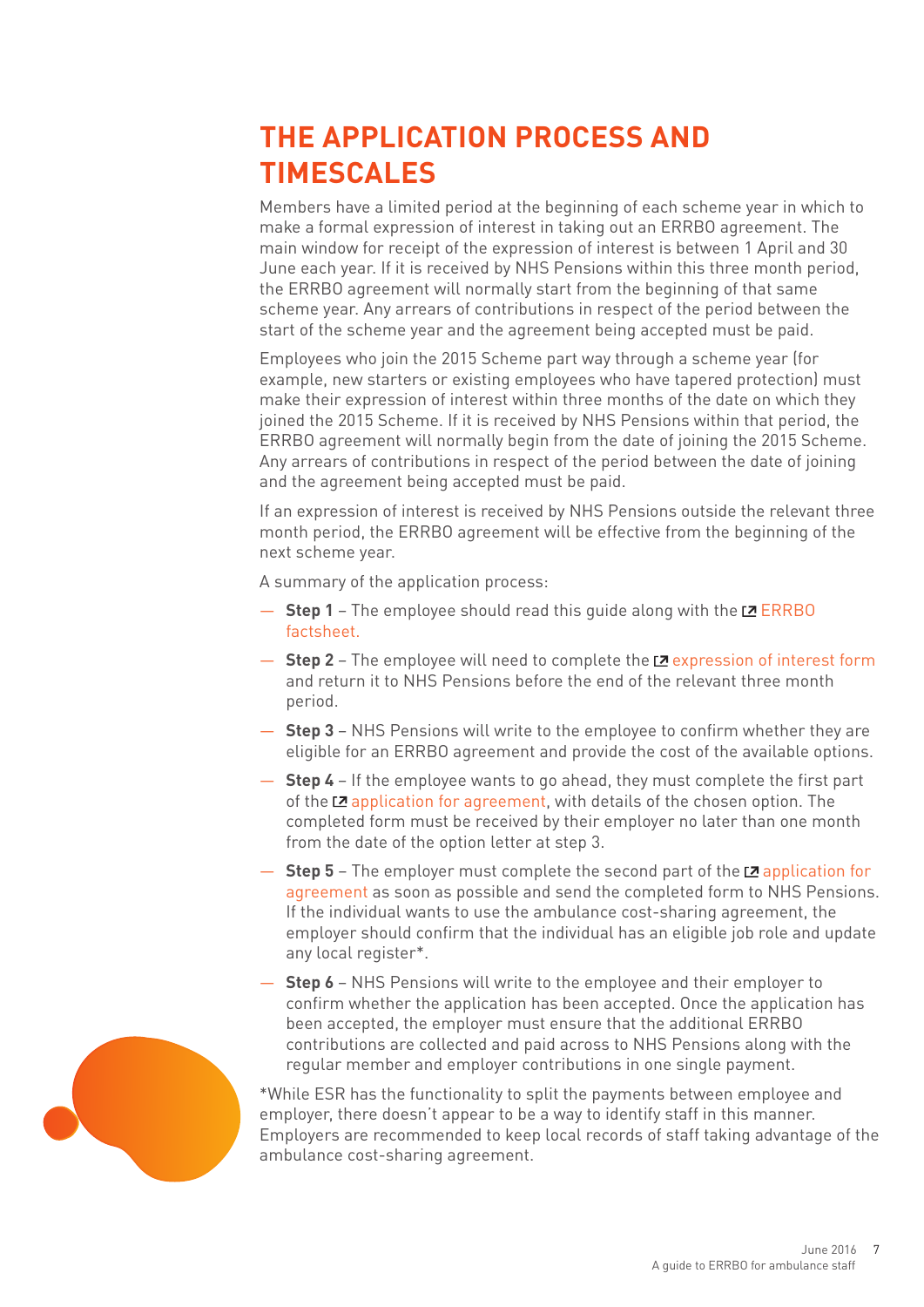### **APPEALS PROCESS**

ERRBO is a feature of the 2015 NHS Pension Scheme. Any specific issues or complaints in relation to the administration of an ERRBO agreement should be directed to NHS Pensions, who administer the scheme.

The cost-sharing arrangement for ambulance staff is an agreement put in place by national ambulance trade unions and ambulance service employers for operational staff with direct patient contact. If an employee applies for the cost-sharing arrangement, the employer should consider whether the job role is within scope and inform the employee accordingly.

In the event of an employer informing the member of staff that their role is not covered by the arrangement and the individual does not feel this is correct, or their application has been treated unfairly, they may wish to appeal the decision.

In this case, the individual should follow their employers' local appeals or grievance procedures. Employers may wish to develop a policy or procedure in partnership with trade union colleagues that outlines how those appeals will be considered.

## **FREQUENTLY ASKED QUESTIONS**

#### **Q1. Will members who have tapered protection be able to access ERRBO once their protection runs out?**

Yes, once their protection ends and the member moves to the 2015 Scheme, they will be able to apply for an ERRBO agreement. For the buy out to apply to pension earned in the first year of 2015 Scheme membership, the ERRBO application must be received in the first three months after moving scheme.

#### **Q2. If a member has an ERRBO agreement for a one year reduction, is it possible to increase this to more years later on?**

Yes, if a member is eligible to increase the number of years of ERRBO that they are buying, the cost is re-assessed based on their age at the date the increase starts. The application must follow the process described above and be made in the period of 1 April to 30 June of the scheme year in which the member wants the increase to take effect.

If accepted, the increased buy out will only apply to pension that is earned in a scheme year after the change has taken effect. Any pension earned before the change will continue to be reduced in line with the original one year buy out.

#### **Q3. Is it possible to change an ERRBO agreement to reduce the number of years' reduction being bought out?**

No. Once an agreement has been accepted the buy out cannot be reduced. The member must either continue with the agreement or terminate it.

#### **Q4. Is the percentage contribution rate fixed for the rest of the member's ERRBO agreement?**

NHS Pension Scheme contribution rates are reviewed regularly and may change on the advice of the scheme actuary. Following a review, the percentage being paid under an existing ERRBO agreement may change. Any revised rates will still be based on the age of the member when they started the agreement or applied to increase the buyout. The new percentage will be payable from 1 April after the rate change is announced.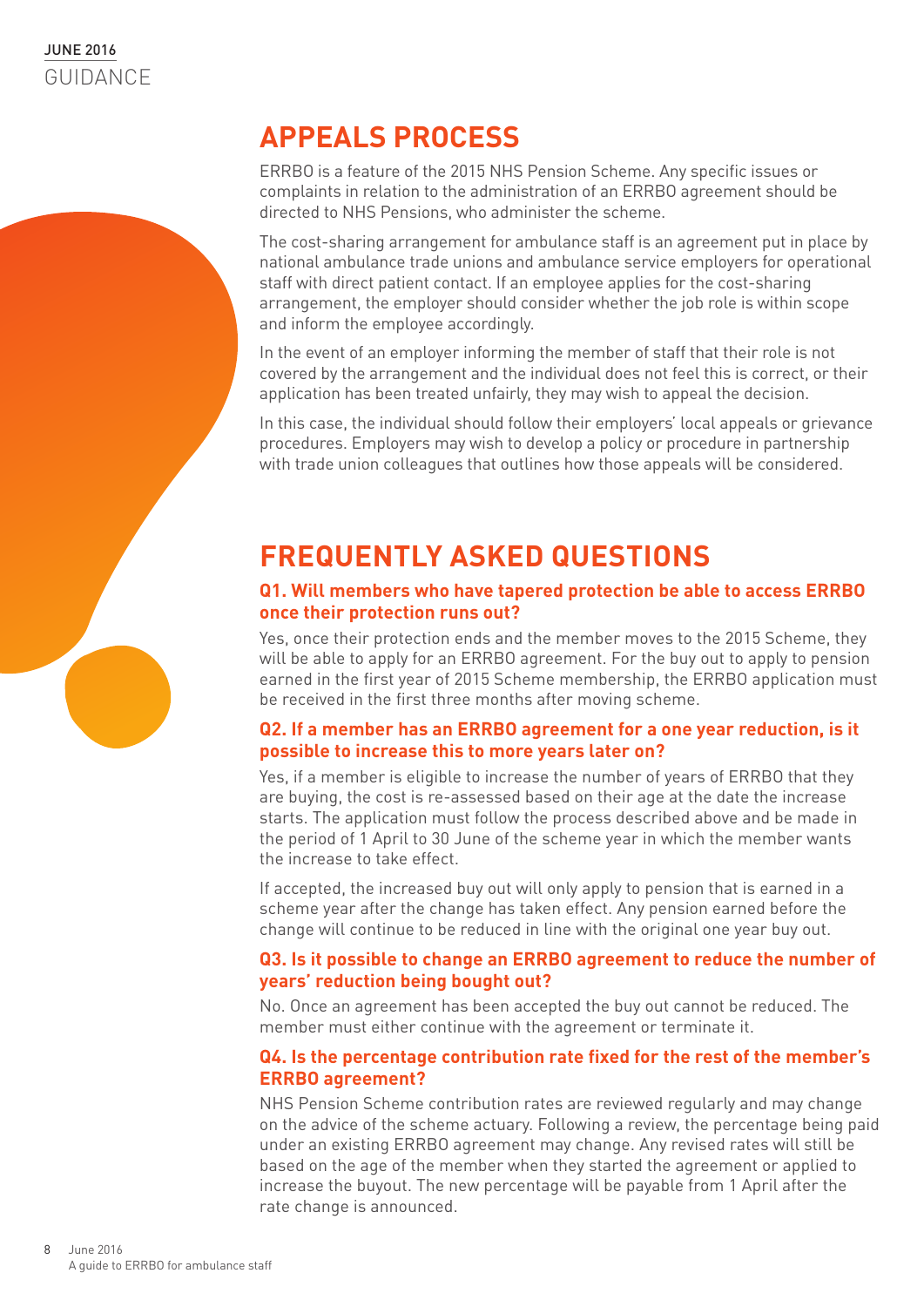#### **Q5. What happens if the member changes job so that they are no longer in a role covered by the ambulance specific arrangement?**

The ambulance specific arrangement will no longer apply and the employer may wish to discontinue contributing to the ERRBO agreement. It is recommended that employers put in place checks for internal moves to review if this is the case, and update policies to reflect it. If an employer no longer funds the ERRBO agreement in this instance, the employee can choose to continue the ERRBO agreement and pay the full cost themself or terminate the ERRBO agreement.

#### **Q6. Can the member terminate the ERRBO agreement before reaching their ERRBO retirement age?**

Yes, members can terminate the agreement at any time. If the period during which additional contributions are paid is less than one year, the additional contributions will be refunded and the ERRBO agreement cancelled.

If the period during which additional contributions have been paid is one year or more, then additional contributions paid during any part scheme year will be refunded and the buy-out period limited to the end of the previous scheme year for instance the previous 31 March. This results in a partial ERRBO reduction.

A member can only have one ERRBO agreement and if they choose to terminate it, they cannot start a new one later in their career.

#### **Q7. What happens if the member has to retire before their ERRBO retirement age due to permanent ill health?**

The ERRBO agreement will have no value and the additional ERRBO contributions will not be refunded. The member will receive their pension early and without any reduction.

#### **Q8. Can the member decide to stop and then later restart paying ERRBO contributions?**

Not usually. The only exception is suspension on hardship grounds, and then only for up to one year. If ERRBO contributions are not restarted by the date determined by NHS Pensions, the agreement is terminated and a further agreement cannot subsequently be taken out.

#### **Q9. If members are suffering hardship and have to suspend their payment, will they be able to make additional payments to catch up once they are in a position to do so?**

No, the hardship feature of the ERRBO scheme does not allow for this. The suspension is backdated to the start of the scheme year and contributions paid in that scheme year will be refunded. Any pension earned during the period of suspension will not be covered by the ERRBO and will be subject to reduction on early retirement.

#### **Q10. If a member is suffering hardship and has suspended their ERRBO, can the employer continue to pay their half of the contributions?**

Usually, no. The full additional contribution rate needs to continue to be paid, so the employer could at their discretion pay the employees' contribution for them. This would need to be agreed locally, and it is recommended that employers have a policy in place that describes instances of when this would occur and how this would work.

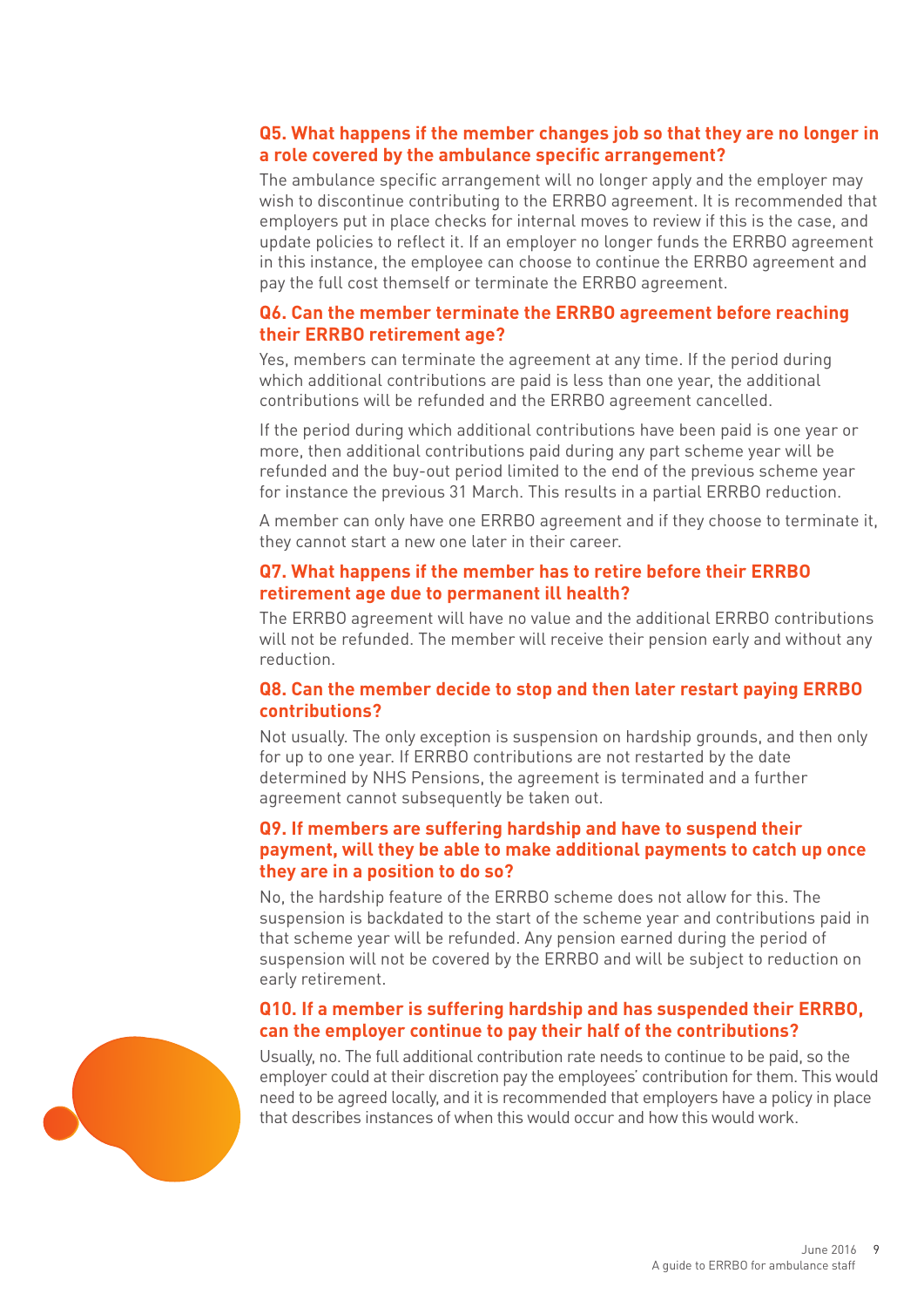#### **Q11. What happens if the member decides to retire before reaching their ERRBO retirement age?**

The pension benefits would be reduced for being paid earlier after taking account of the ERRBO agreement. For example, a member with an NPA of 66 who purchased an ERRBO agreement of one year decides to retire at age 64. After taking account of the ERRBO, the retirement age is one year earlier than the effective NPA of 65. The pension would therefore be reduced by the appropriate factor for early retirement one year early.

#### **Q12. What happens to the ERRBO contributions if the member dies in service?**

If a member dies before retirement, their ERRBO contributions will not have any value, as any survivor benefits are paid unreduced. Any benefits based on prospective service take account of the service to the member's NPA and the ERRBO is effectively ignored. This is reflected in the way the ERRBO contributions are set.

#### **Q13. What happens if the member decides to retire later than their ERRBO retirement age?**

If the member takes their pension later than the date when an ERRBO agreement would completely eliminate the early retirement reduction, ERRBO contribution payments continue to be paid until retirement or NPA if that is earlier. The pension built up in the period of the ERRBO agreement will be increased because it is paid later than the reduced retirement age secured by the ERRBO.

#### **Q14. What are the implications should a member of staff transfer out under TUPE to the private/independent sector?**

In this situation we would expect the [New Fair Deal guidance](http://www.nhsemployers.org/your-workforce/pay-and-reward/pensions/nhs-pension-scheme/new-fair-deal-and-access) to apply and under New Fair Deal, the new employer is required to offer the transferring eligible employees continued membership or access to the NHS Pension Scheme. The new employer is required to ensure that all pension contributions due under the scheme regulations are collected and paid across to the scheme, including any additional ERRBO contributions. However, whether or not the obligation for the employer to continue to pay half the transfer costs would be a matter of employment law. We would recommend that employers seek legal advice on this matter should it become relevant.

If the new employer was not obligated to offer to pay half of the ERRBO contributions, the member could choose either to pay the full contribution themself or terminate the agreement.

#### **Q15. What options are there other than ERRBO for members to increase the value of their benefits or reduce their reduction for taking pension benefits earlier?**

Members may also wish to consider purchasing an additional pension or building up a separate pension fund to supplement their main NHS scheme pension (money purchase additional voluntary contributions). There is an  $\mathbb Z$  NHS Pension [factsheet](http://www.nhsbsa.nhs.uk/Documents/Pensions/ERRBO-AP-AVC_Comparator_2015_Scheme_%28V1%29_06.2015.pdf) that compares ERRBO with additional pension and additional voluntary contributions.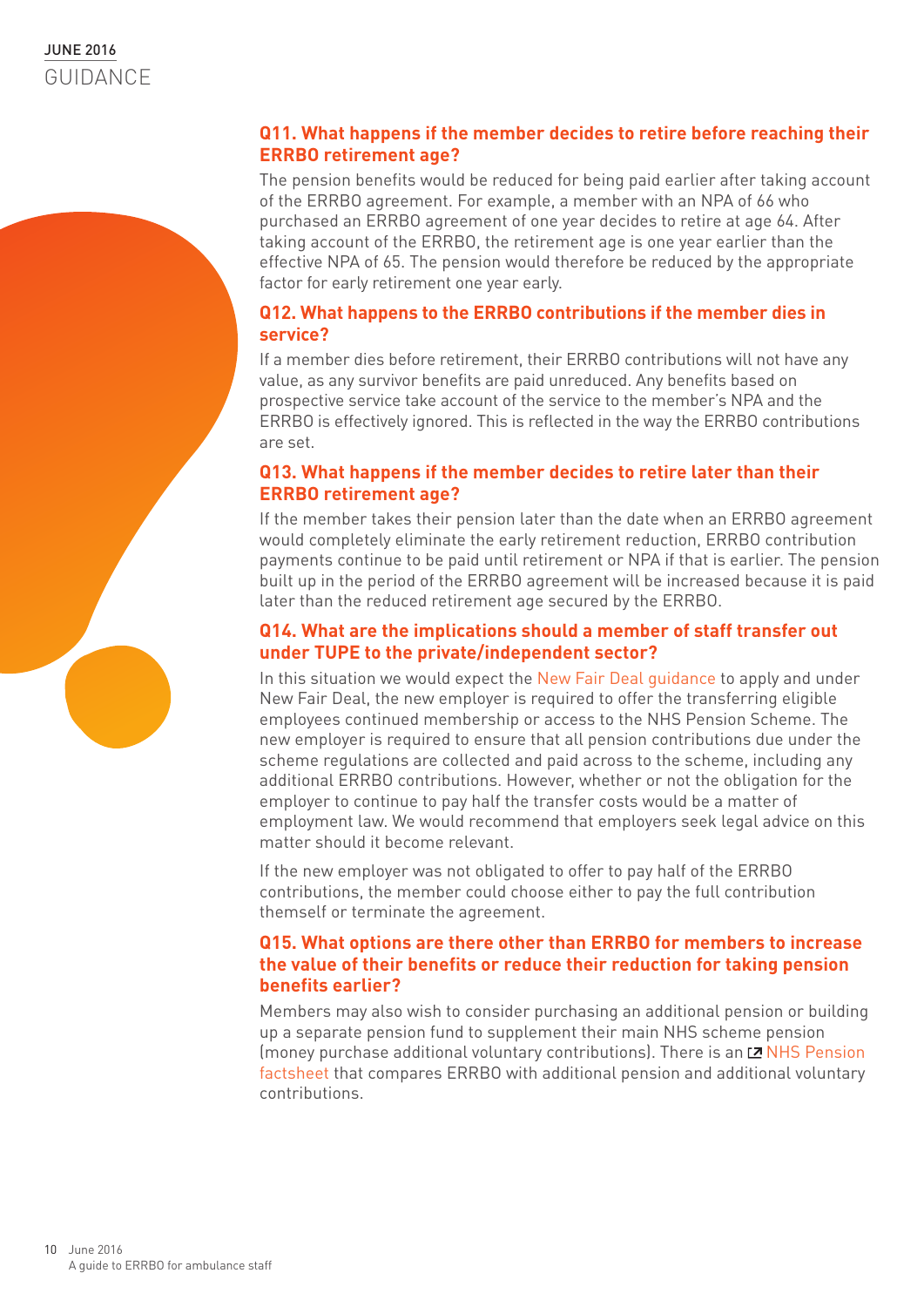### **Further information**

Further information is available on the LZ [NHS Pensions website](http://www.nhsbsa.nhs.uk/Pensions.aspx). If you have any questions about ERRBO, please contact the scheme administrators at NHS Pensions.

- The helpline for member queries is 0300 3301 346
- The helpline for employer enquiries is 0300 3301 353 and employers may also submit queries by email to **nhsbsa.pensionsemployers@nhs.net**